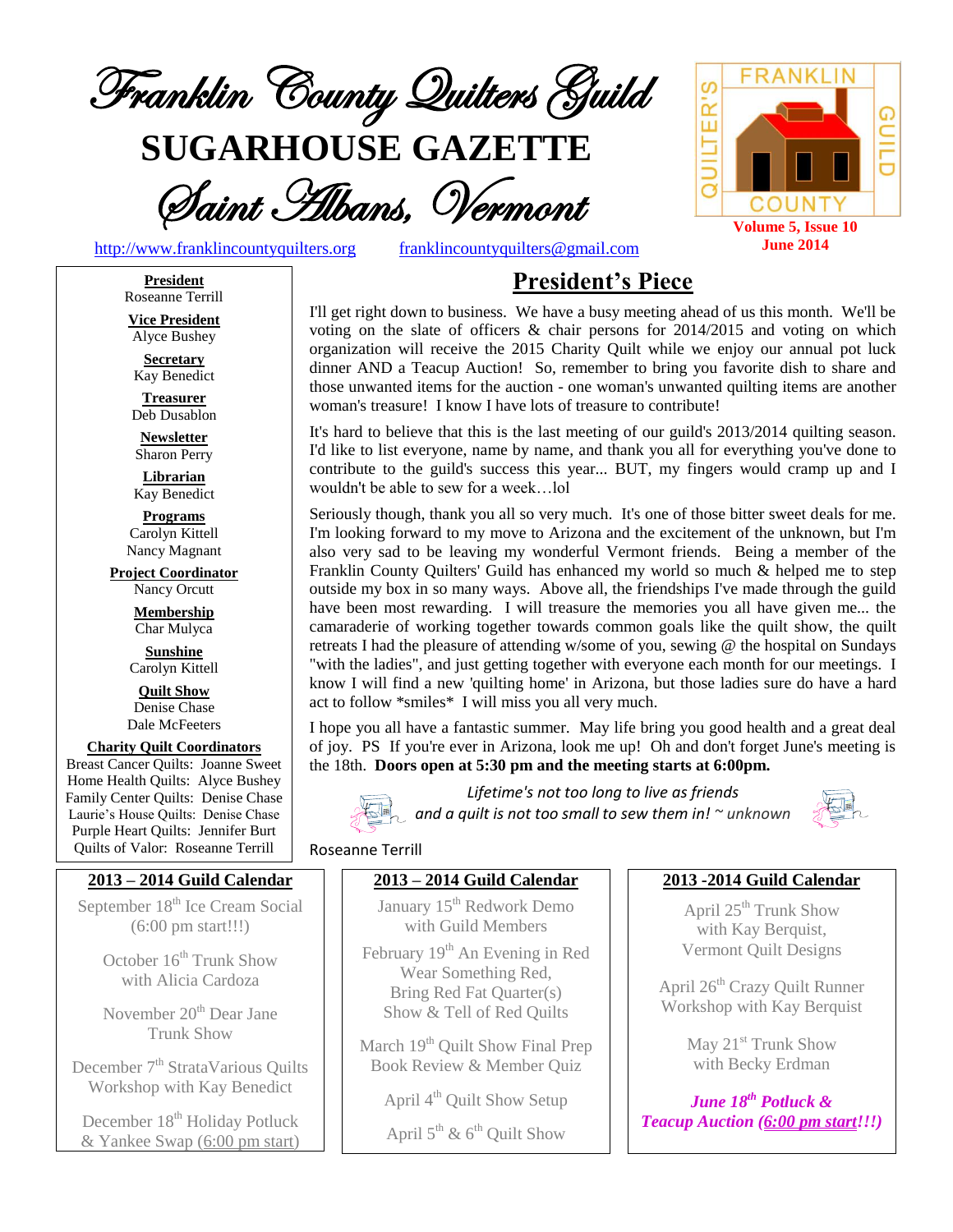## **FRANKLIN COUNTY QUILTERS GUILD** Minutes of May 21, 2014

Present: Total attended \_\_\_, including two guests: Brenda from Richford and Susan \_\_\_\_\_\_\_\_ from Swanton. There were no new members.

Meeting called to order at 7:00 p.m. by Roseanne Terrill, President.

Carolyn Kittell introduced the guest speaker, Becky Erdman, who gave us a history of her quilt art evolution and showed us many of her creations.

After the guest speaker, the business meeting was called to order.

**Secretary's Report** for April meeting: Sharon Perry moved to accept; seconded by Linda Nadeau. Motion carried.

**Treasurer's Report**: Sharon Perry moved to accept; seconded by Dale McFeeters. Motion passed after a correction was made on a gift certificate related to the April guest speaker. Nancy Magnant hosted the guest speaker, not Nancy Ekiert.

#### **Old Business**

June Meeting: Rose reminded the group that the next meeting will be held **Wednesday**, June 18<sup>th</sup>. The doors will open at 5:30pm with the potluck dinner commencing at 6:00pm followed by the Tea Cup Auction.

Quilt Show: Denise Chase offered follow-up comments about the quilt show and announced plans for next year.

- The quilt appraiser will come back.
- Diane Forey agreed to manage the quilt raffle
- Sally Krupp will be asked if she will again take charge of the Silent Auction.
- Jean Ann Branch and Carolyn Kittell volunteered to do publicity for the show.
- Deb Dusablon will have a financial breakdown for the quilt show at next month's meeting.
- Sharon Perry offered a challenge quilt idea for next year, a red and white quilt because "I've never met a red I didn't like" which will be the name of the challenge. Details will follow as to size, etc.

2014-2015 Slate of Officers: After having volunteers step forward to make the 2016 Charity Quilt and to make the 2016 Raffle, Sharon Perry made a motion to accept the slate of officers as presented;

seconded the motion. Motion passed.

#### OFFICERS:

President: Helen Short Vice President: Kris Bachand Secretary: Margaret Miller Treasurer: Deb Dusablon Programs Director: Mary King and Peggy Paradee Project Coordinator/BOM: Christy Mulyca COMMITTEE CHAIRS: Membership Chair: Char Mulyca Quilt Show Chair: Denise Chase & Dale McFeeters UFO Program: Kris Bachand Newsletter: Sharon Perry Librarian: Kay Benedict Sunshine Program: Carolyn Kittell 2016 Raffle Quilt: Denise Chase & Bonnie Evans 2016 Charity Quilt: Summer Ladd & Roberta Gilmour 2016 Baby Quilts: Gwen Guyette 2015 Raffle Quilt: Denise Chase & Bonnie Evens 2015 Charity Quilt: Char Mulyca & Christy Mulyca 2015 Baby Quilts: Susan Stewart Breast Cancer Quilts: Gerda Thibault Home Health Quilts: Alyce Bushey & Elaine Magnan Family Center & Laurie's House Quilts: Denise Chase Purple Heart Quilts: Jen Burt Quilts of Valor: Bonnie Evans 2015 Charity Quilt: The quilt is being made by Christy and Char Mulyca. Three letters have arrived from organizations requesting the 2015 Charity Quilt from the Franklin/Grand Isle Chapter of Green Mountain Habitat for Humanity, The Turning Point, a peer drug rehabilitation program located

on Lake Street in St. Albans, and Tim's House/Samaritan House, a homeless shelter located on Kingman Street in St. Albans. There letters will be read to the guild in June with vote on the recipient to follow.

#### **New Business**

Charity Quilt Raffles: Diane Forey and Sharon Perry spoke about the charity quilts they have made for relatives in need. Both have raffle tickets to sell.

Block of the Month: For the June block (Color Wheel), use yellow, pink, blue, green, black and cream/beige. Instructions from Quilter's Cache were distributed.

Vermont Quilt Festival will be held June 27-29 at the Champlain Valley Expo in Essex Junction. For more information go to [www.vqf.org](http://www.vqf.org/)

Bennington Quiltfest will be held September 13-14. For more information go to [www.benningtonquiltfest.com](http://www.benningtonquiltfest.com/)

#### **Monthly Drawings**

Gerda Thibault won the Block of the Month.

won the monthly drawing.

\_\_\_\_\_\_\_\_\_\_\_\_\_\_\_\_\_\_\_ won the charity quilt drawing.

Next meeting: Wednesday, June 18<sup>th</sup>, 2014, at 6:00pm (doors open at 5:30pm), for a potluck dinner and Teacup Auction.

Respectfully Submitted by Helen Short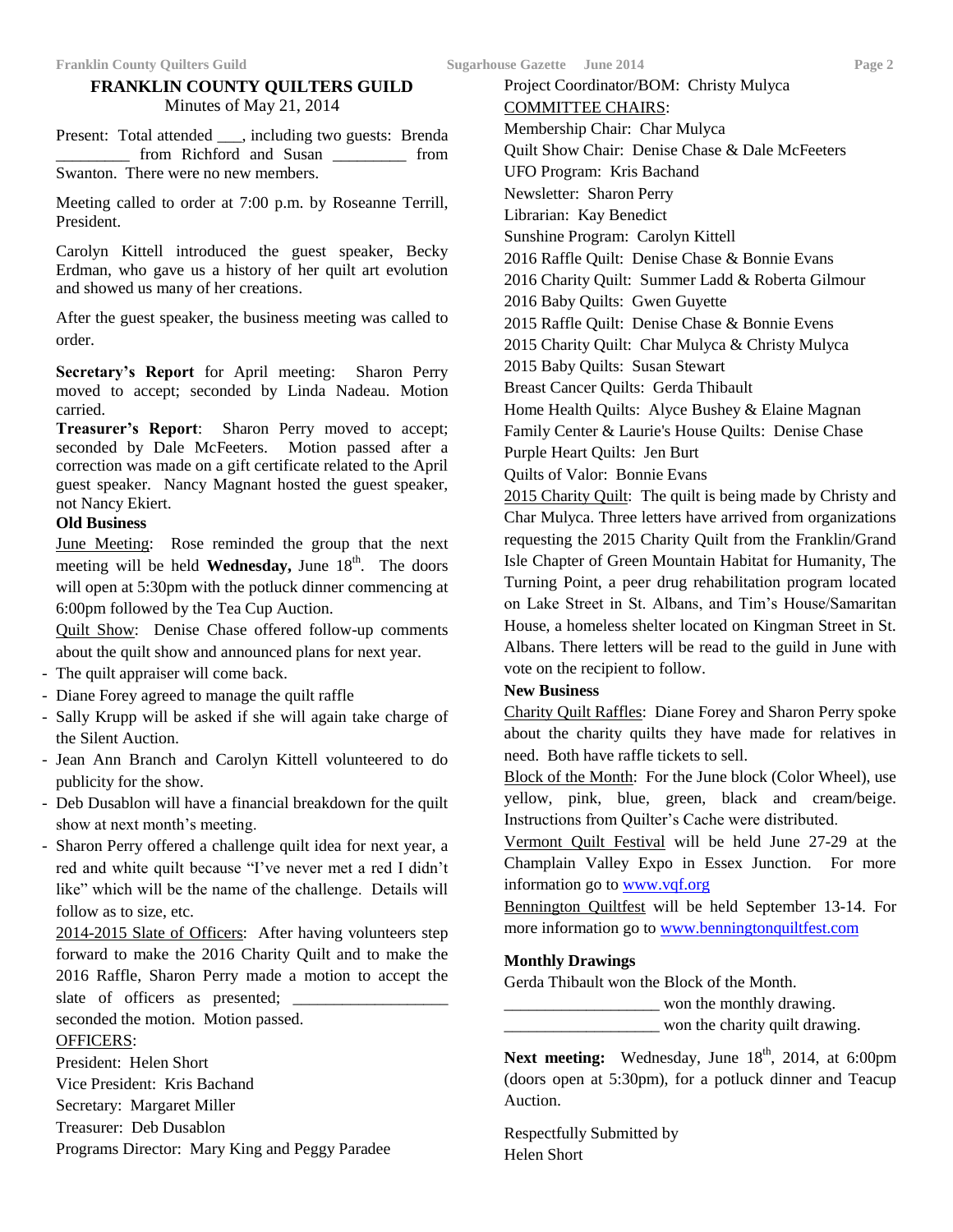# *FABRIC STRIPS STILL NEEDED FOR 2015 CHARITY QUILT*

*Char and Christy Mulyca have graciously offered to make the 2015 Charity Quilt. Guild members selected the pattern at a previous meeting.*

*To make the quilt, Char and Christy are asking guild members to donate 3-inch WOF strips in medium and dark batiks in any color. They will be collecting the strips at the June meeting.*

#### **MONTHLY FREEBIE**

Here's the redwork pattern for June featuring a beach scene. This is NOT intended to be a block of the month but rather a "little extra" gift in the newsletter each month. You can enlarge it to any size you need…Enjoy!!!



### **JUNE GUILD MEETING FEATURES POTLUCK & TEACUP AUCTION**

This month's guild meeting will feature the annual June potluck and Teacup Auction. Bring a dish to share for the potluck. And bring any gently-used quilt-related supplies to donate for the Teacup Auction.

Doors will open at 5:30 pm with the potluck dinner beginning at 6:00 pm. Come enjoy the inspiring camaraderie and the fantastic food the evening always provides.

## **CHALLENGE FOR 2015 QUILT SHOW: "I'VE NEVER MET A RED I DIDN'T LIKE"**

1. The Challenge Quilt can be no larger than 42"W by 42"L. It can be any size smaller.

- 2. The quilt must be completed using any red and white fabrics, from any fabric manufacturer and the fabrics can be any shade of red and white, but the fabrics do need to reflect a red/white quilt theme (not red/white/black, and yes, red/cream is ok). Do **NOT** use prints that have colors, other than red and white, in them.
- 3. The quilt must be entered into the 2015 quilt show.

If anyone has any questions, please email Sharon Perry at [vtquilter@gmail.com](mailto:vtquilter@gmail.com) or call her at 326-3135.



| June $2^{\rm nd}$       | <b>Margaret Miller</b>    |
|-------------------------|---------------------------|
| June $3^{\rm rd}$       | <b>Peggy Paradee</b>      |
| June $13^{\rm th}$      | <b>Ilamae Lund</b>        |
| June 19 <sup>th</sup>   | Jean Ann Branch           |
| June 21 $^{\rm st}$     | <b>Summer Ladd</b>        |
| June 22 $^{\rm{nd}}$    | <b>Deb Dusablon</b>       |
| June 24 $^{\rm th}$     | <b>Sue McGregor</b>       |
| June 2 $7^{\rm th}$     | <b>Joanne Sweet</b>       |
| July $11^{\rm th}$      | <b>Jamie Baron</b>        |
| July 15 $^{\rm th}$     | <b>Mary King</b>          |
| July $16^{\rm th}$      | <b>Rebecca Mandeville</b> |
| July 22 $^{\rm nd}$     | <b>Julie Cowles</b>       |
| July 28 $^{\rm th}$     | <b>Denise Chase</b>       |
| July $30^{\rm th}$      | <b>Nancy Magnant</b>      |
| August 26 <sup>th</sup> | <b>Roberta Gilmour</b>    |
|                         |                           |

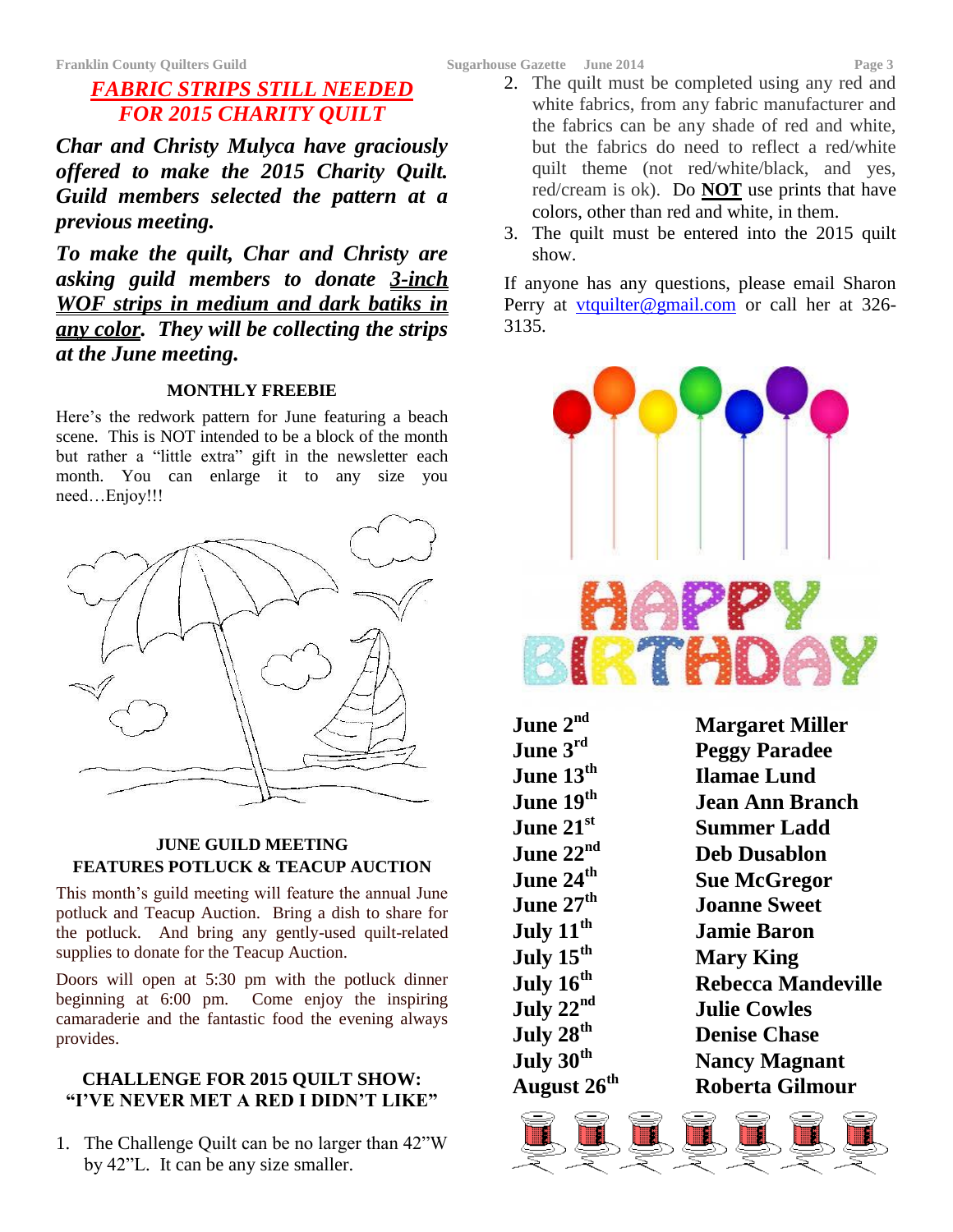**Franklin County Quilters Guild Sugarhouse Gazette June 2014 Page 4**

**TREASURER'S REPORT FOR JUNE 2014**

## **FRANKLIN COUNTY QUILTER'S GUILD Treasurer's Report -- June 18, 2014**

| <b>Opening Balance</b>                                                                                                                                                                                                                       |                              |                                                                  | \$5,495.81 |
|----------------------------------------------------------------------------------------------------------------------------------------------------------------------------------------------------------------------------------------------|------------------------------|------------------------------------------------------------------|------------|
| <b>Funds collected</b><br>Quilt class                                                                                                                                                                                                        |                              | \$20.00                                                          |            |
| <b>Funds Collected Total</b>                                                                                                                                                                                                                 |                              | \$20.00                                                          |            |
|                                                                                                                                                                                                                                              | Sub-Total                    |                                                                  | \$5,515.81 |
| Funds paid out<br>Church of the Rock, Jun rent<br>Gerald Perry, Room set-up for Jun<br>Kay Berquist, Trunk show 04/26 & class 04/27<br>Becky Erdman, Truck show 05/21<br>Rose Terrill, Staples refund<br>Diane Forey, Raffle ticket printing |                              | \$35.00<br>\$25.00<br>\$600.00<br>\$100.00<br>\$25.00<br>\$53.00 |            |
| <b>Funds Paid Out Total</b>                                                                                                                                                                                                                  |                              | \$838.00                                                         |            |
|                                                                                                                                                                                                                                              | <b>Grand</b><br><b>Total</b> |                                                                  | \$4,677.81 |
| Respectfully submitted,<br>Deborah L. Dusablon, Treasurer<br>06/18/14                                                                                                                                                                        |                              |                                                                  |            |

## **QUILTER'S TEN COMMANDMENTS**

Thou shalt not do buttons.

Thou shalt sew 1/4" seams.

Thou shalt leave no bolt unturned.

Thou shalt not rip - only un-sew!

Thou shalt not envy thy neighbor's stitches.

*Deadline for articles for the next newsletter:*

**Wednesday, August 20th, 2014**

Please email articles to Sharon Perry, [vtquilter@gmail.com,](mailto:vtquilter@gmail.com) or mail to PO Box 517, Montgomery Center VT 05471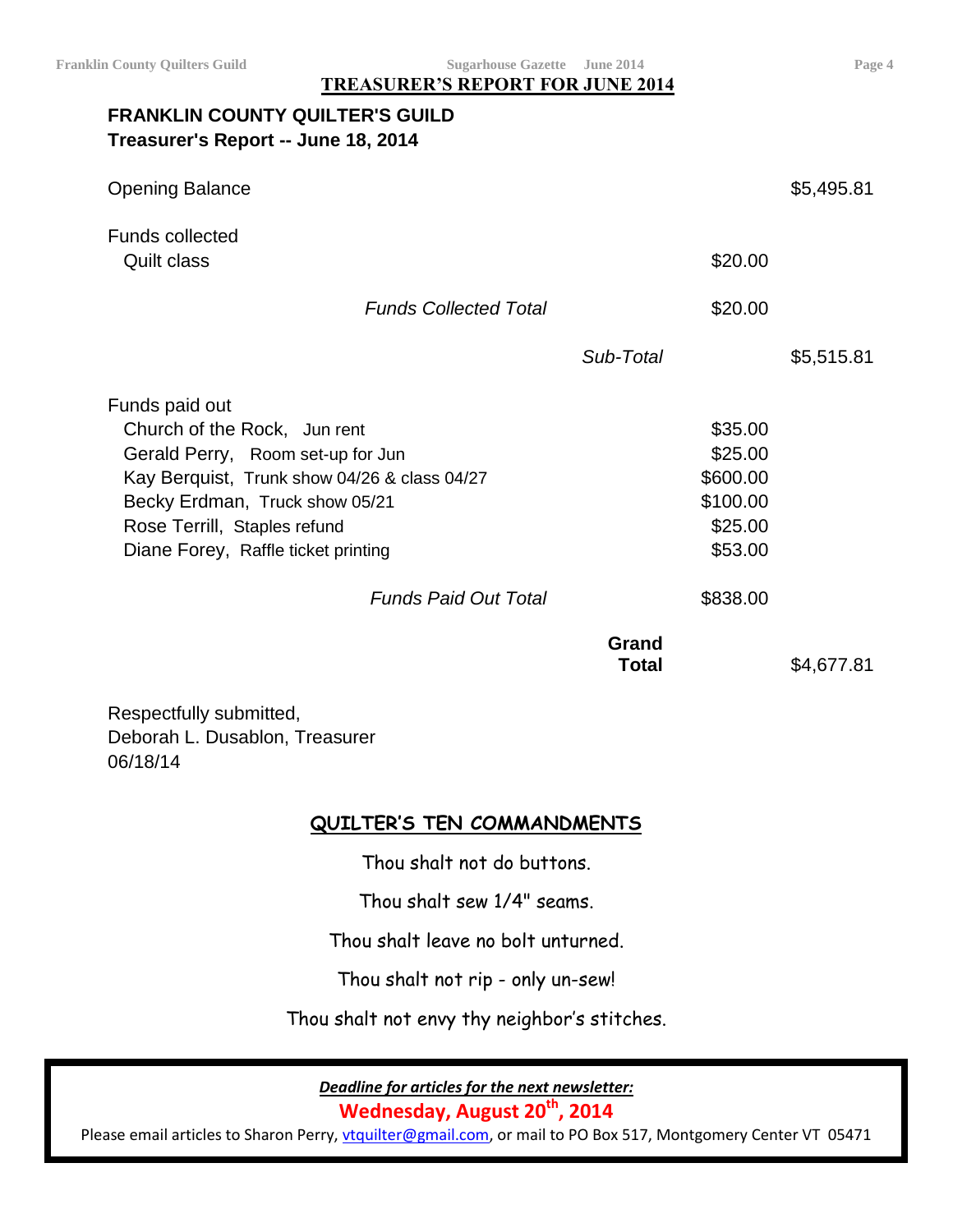# **JUNE 2014 BLOCK OF THE MONTH PATTERN: COLOR WHEEL**



**Pattern from www.quilterscache.com Use yellow for Color 1, pink/mauve for Color 2, blue for Color 3, green for Color 4, black for color 5, and cream/beige for Color 6** If you have any questions, call Carol Stanley 849-2949.

**Click the link below for the Color Wheel block pattern <http://www.quilterscache.com/C/ColorWheelBlock.html>**

Don't forget to continue to Page 2 of the instructions; the link to  $Page 2$  is at the bottom of the page.</u>

## **ON THE WEB…PATTERNS FOR JUNE**

**STRAWBERRY SHORTCAKE: [http://www.thequiltermag.com/onlineproject/strawberryshortcake/strawberry\\_shortcake.pdf](http://www.thequiltermag.com/onlineproject/strawberryshortcake/strawberry_shortcake.pdf) FATHER'S DAY QUILT BLOCK:<https://docs.google.com/document/d/1afkZgcVfQoVf9DQA8bJQ9rwurghbgrMC8sNb8DTPulg/edit?pli=1> BOW TIE QUILT:<http://www.craftsy.com/blog/2014/05/bow-tie-quilt-patterns/>**

### **FEATURED ONLINE TUTORIAL: CURVED LOG CABIN From Missouri Star Quilt Company**

**[http://www.youtube.com/watch?v=YZTP3h\\_tIGE&list=UUWnhR7raxVFDHmDXqCIzuAw](http://www.youtube.com/watch?v=YZTP3h_tIGE&list=UUWnhR7raxVFDHmDXqCIzuAw)**

## **QUILTER'S TEN COMMANDMENTS (cont.)**

Thou shalt never pass a quilt shop.

Thou shalt cook and clean but once a week.

Thou shalt never quilt tomorrow what you can quilt today.

Thou shalt not covet thy neighbor's stash.

Thou shalt not reveal funds spent on quilting supplies.

## **QUILT TIPS**

- Share your quilting projects with everyone you know. You never know when someone (usually the person you least expect) will become interested in quilting and want to learn.
- Glue small pieces of sandpaper on the backs of your rulers to keep them from slipping on the fabric when rotary cutting.
- It's easier to make half-square triangles slightly larger size than the finished requirement, and then square them to size.
- Keep a small empty tissue box (the square ones) on your cutting table for a tabletop wastepaper basket. It's perfect for small pieces of thread, etc.
- Keep an extension cord in my traveling sewing machine case. You never know if you'll need one when you go to a class or a friend's house to sew.